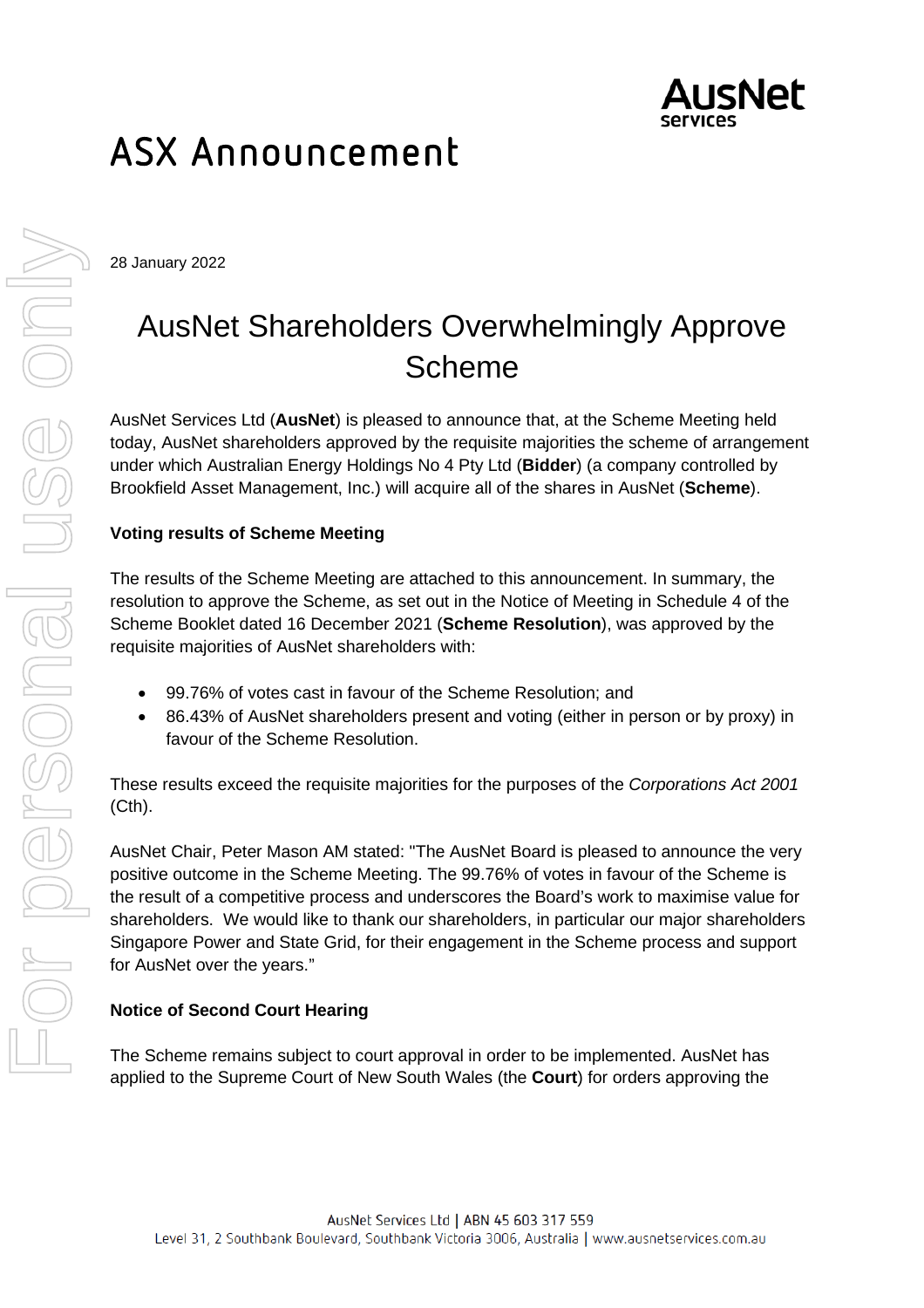

Scheme. This hearing is scheduled for 9:15am on Thursday, 3 February 2022 at the Supreme Court of New South Wales, Law Courts Building, 184 Phillip Street, Sydney.

As stated in the Scheme Booklet, any AusNet shareholder who wishes to oppose the approval of the Scheme at the Court hearing may do so by filing with the Court and serving on AusNet a notice of appearance in the prescribed form, together with any affidavit that the AusNet shareholder proposes to rely on.

The Board will make a further announcement after the Court has considered the matter.

#### **Implementation of the Scheme**

If the Court approves the Scheme, AusNet proposes to lodge an office copy of the Court orders with the Australian Securities and Investments Commission on Friday, 4 February 2022, at which time the Scheme will become legally effective (**Effective Date**). If this occurs, AusNet will apply for its shares to be suspended from trading on the Australian Securities Exchange with effect from the close of trade on the Effective Date.

If the Scheme becomes effective, AusNet shareholders who hold shares at the Scheme Record Date, expected to be 7.00pm (Melbourne time) on Wednesday, 9 February 2022, will receive cash consideration of \$2.6025 per AusNet share (**Scheme Consideration**) (which, when added to AusNet's interim unfranked dividend for the half year ended 30 September 2021 of \$0.0475 per AusNet share paid on 16 December 2021 (**Interim Dividend**), equates to a total cash amount of \$2.65 per AusNet share).<sup>[1](#page-1-0)</sup>

The Scheme Consideration will be paid on the implementation date, which is expected to be Wednesday, 16 February 2022.

Any changes to the proposed timetable above will be included in future announcements and notified on AusNet's website at [www.ausnetservices.com.au.](http://www.ausnetservices.com.au/)

#### **Shareholder Information Line**

AusNet shareholders requiring further information in relation to the Scheme may contact the AusNet Shareholder Information Line on 1300 540 303 (within Australia) or +61 2 9066 4083

<span id="page-1-0"></span><sup>1</sup> AusNet shareholders will only have received the Interim Dividend if they held their AusNet shares as at the Interim Dividend record date of 17 November 2021. If the AusNet shares were not held as at the Interim Dividend record date, the total cash amount that AusNet shareholders will receive for each of their AusNet shares will be \$2.6025.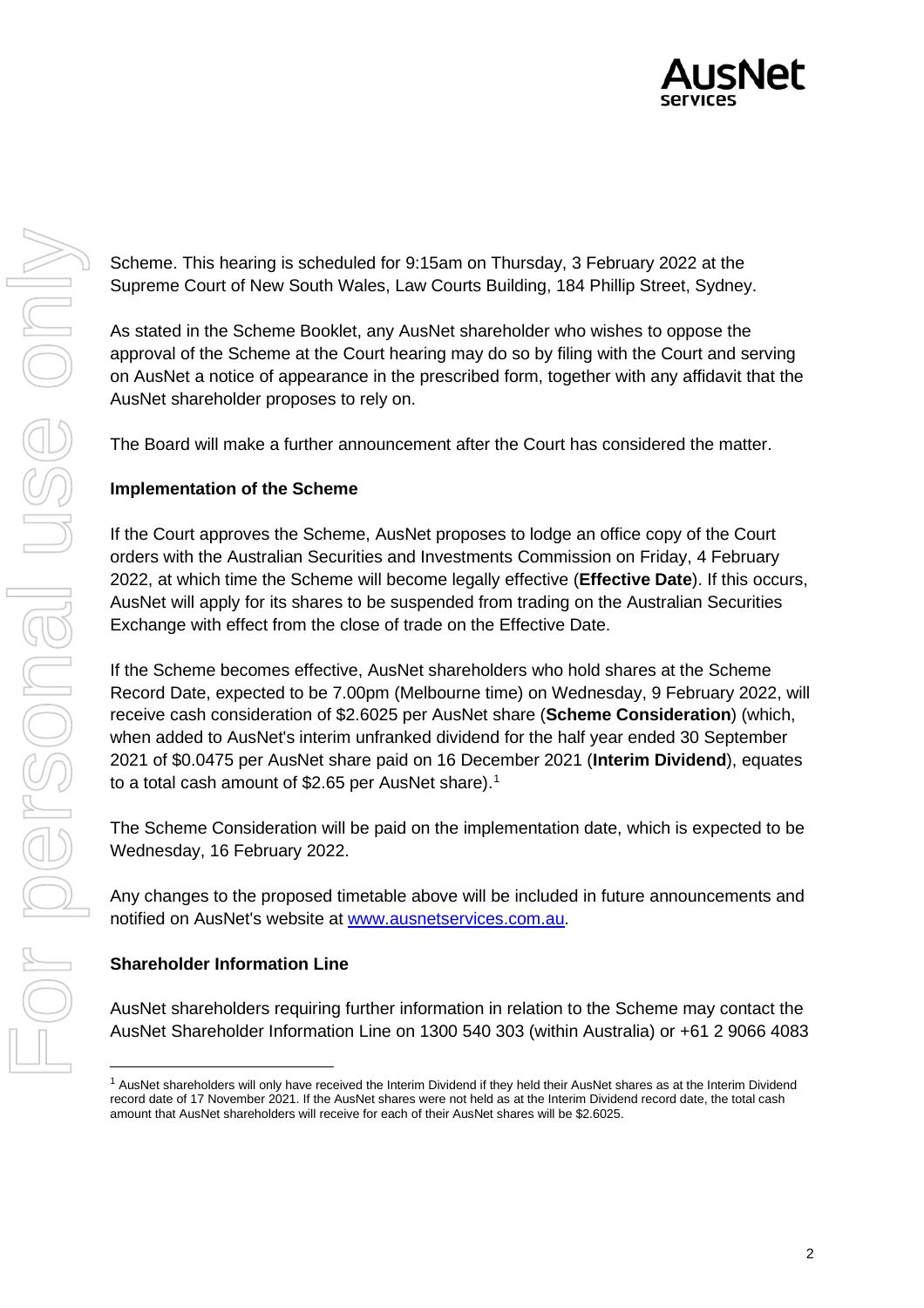

(outside Australia), Monday to Friday (excluding public holidays) between 9.00am and 5.00pm (Melbourne time).

AusNet is being advised by Adara Partners and Citigroup as financial advisers, and by Allens as legal adviser.

This announcement was authorised for release by the Board of AusNet Services Ltd.

**Investor Relations Enquiries**  Adrian Hill General Manager Strategy & Corporate Development +61 438 533 193

**Media Enquiries**

Jim Kelly Domestique Consulting +61 412 549 083